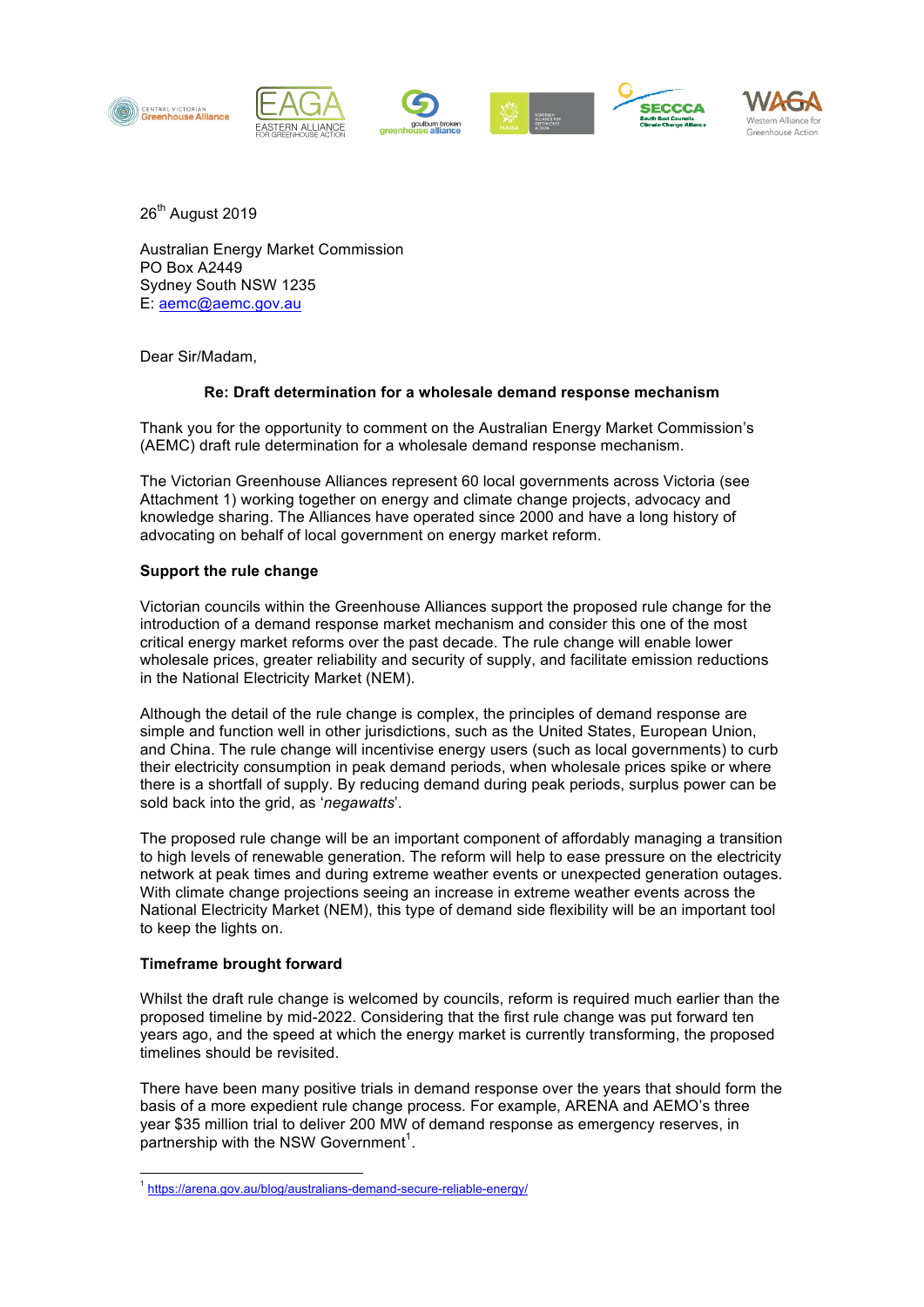

Similarly, demand response has already been put in to practice through the Reliability and Emergency Reserve Trader (RERT) mechanism. In the summer of 2019, AEMO contracted demand response from large customers to avoid blackouts on two days in Victoria and South Australia at a cost of \$52 million<sup>2</sup>.

### **Inclusion of residential and small business customers**

To ensure that this reform can truly deliver the full benefits across the energy market, councils urge the AEMC to provide a clear plan for the inclusion of households and small businesses..

As it stands, the draft rule change proposes only commercial and industrial customers may participate in demand response, with the inclusion of residential and small business postponed indefinitely. This is despite much of the groundwork being already laid through trials and existing consumer protection work to expedite the inclusion of residential households and small businesses. This view is shared by many consumer advocacy groups who are both proponents of the rule change, and those who are most attuned to consumer protections. The proposed introduction of a new market participant (Demand Response Service Providers) will also increase competition and dilute market power of incumbent retailers, ultimately benefitting consumers.

The latest Energy Consumer Satisfaction Survey from Energy Consumers Australia provides some insights into the likely interest and uptake of demand from consumers<sup>3</sup>. Most residential consumers (around 45%) indicated they are prepared to reduce energy use during periods of very high demand. An additional 25% of consumers have indicated they are interested with an incentive. 60% of small business consumers think consumers should be rewarded for reducing energy use during peak periods. It should also be noted that emerging technologies, in particular electric vehicles, have the potential to substantially add to residential demand (as well as manage that through vehicle to storage connection), adding to the need to apply the mechanism to this sector.

It is understood that retailers have argued that customers should access demand response opportunities via retailers rather than through this mechanism. In February 2018, research by the Public Interest Advocacy Centre showed only 1 in 23 NSW retailers offered demand response to residential customers when contacted. The same study was repeated one year later - again, only one small retailer was found to offer demand response<sup>4</sup>.

Excluding households and small businesses indefinitely is therefore unnecessary. Existing Australian consumer law provides key protections for people within energy contracts, and these could be adequately reviewed in the timeframe. In addition, there are many household demand response options, which pose no risk to quality of life – pool pumps and household batteries offer considerable flexibility and value to the market.

Thank you for the opportunity to make a submission to this important energy market reform. For questions relating to this submission, please contact:

- Rob Law, Central Victorian Greenhouse Alliance, eo@cvga.org.au
- Scott McKenry, Eastern Alliance for Greenhouse Action, scott.mckenry@maroondah.vic.gov.au
- Bronwyn Chapman, Goulburn Broken Greenhouse Alliance, eo@gbga.org.au
- David Meiklejohn, Northern Alliance for Greenhouse Action, david@naga.org.au

 <sup>2</sup> https://reneweconomy.com.au/whos-afraid-of-demand-response-71616/

<sup>3</sup> https://energyconsumersaustralia.com.au/hearing-on-the-wholesale-demand-response-mechanism-draft-

determination-speech-notes/<br>4 https://www.abc.net.au/news/2019-07-18/electricity-prices-demand-response-retailers-energy-market/11321360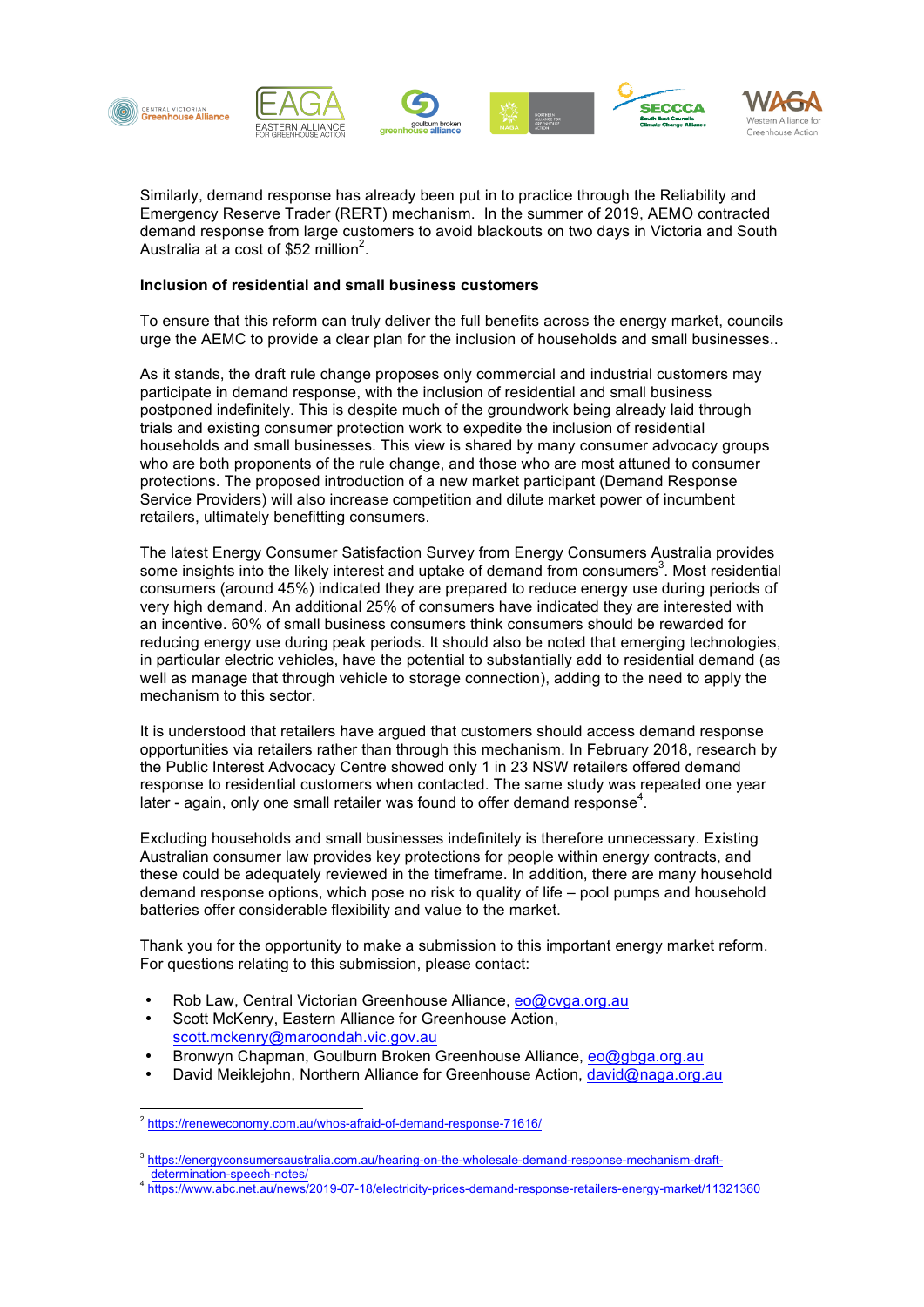

- Dominique La Fontaine, South East Council Climate Change Alliance, dlafontaine@seccca.org.au
- Fran MacDonald, Western Alliance for Greenhouse Action, FranM@brimbank.vic.gov.au